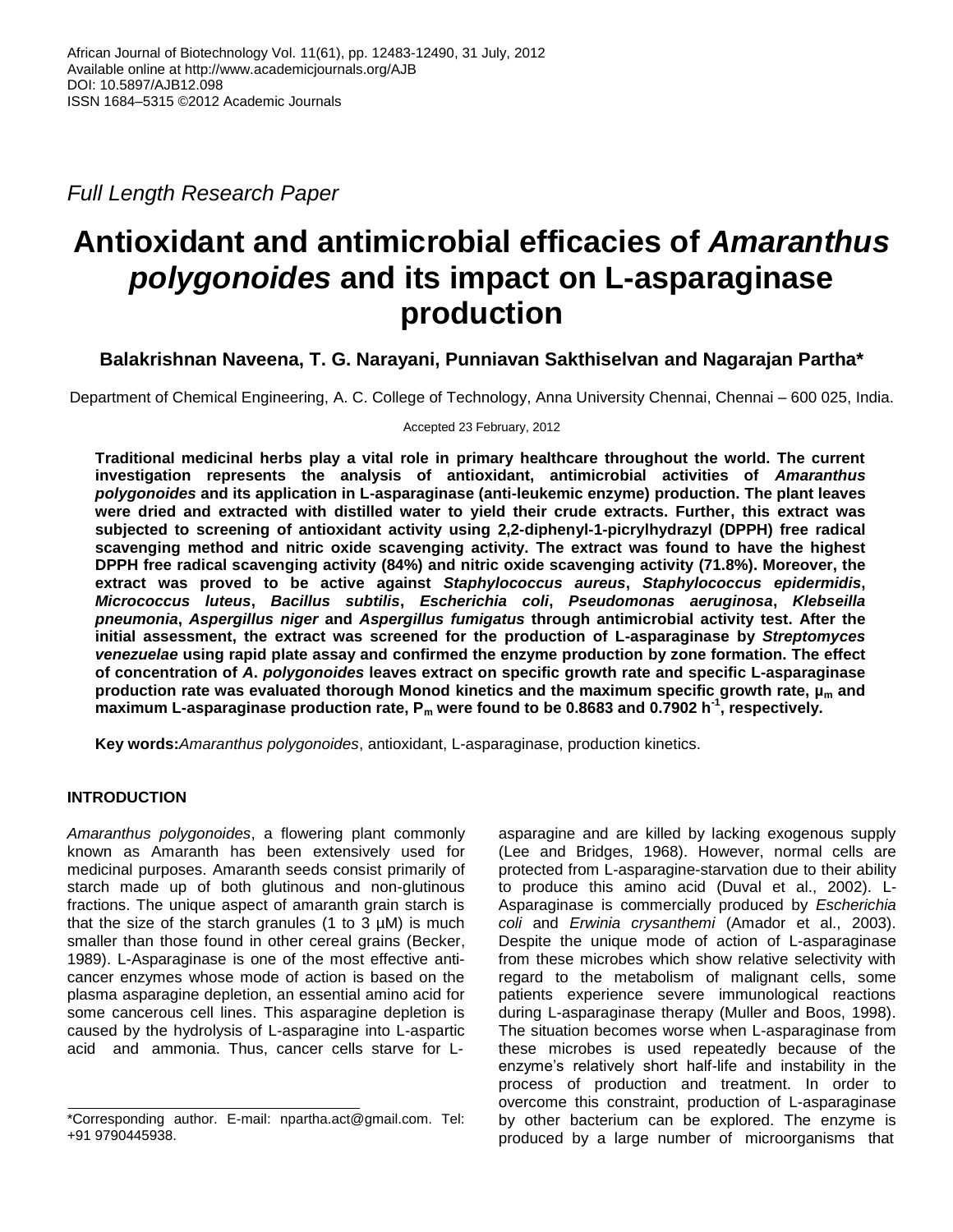include *E. coli* (Kenari et al., 2010), *Enterobacter aerogenes* (Mukherjee et al., 2000), *Bacillus circulans* (Prakasham et al., 2010), *Pseudomonas aeruginosa* (Yasser et al., 2002), *Streptomyces gulbargensis* (Amena et al., 2010) and *Streptomyces albidoflavus* (Narayana et al., 2008) under aerobic condition.

Furthermore, the enzyme is produced in both solid state and submerged fermentation (Bessoumy et al., 2004; Mishra, 2006) using various substrates such as groundnut cake extract (Amena et al., 2010), cotton seed oil cake (Baskar and Renganathan, 2009), palm kernel cake (Sita Kumari and Narasimha Rao, 2010), coconut oil cake, red gram husk, Bengal gram husk (Hymavathi et al., 2009), soy bean meal (Yasser et al., 2002), corn flour extract (Baskar et al., 2010), wheat bran and rice bran (Soniyambi et al., 2011).

However, the cost of the substrate must be low to have a positive impact on the bioprocess of L-asparaginase. Hence for the first time, attempts were made to analyze the antioxidant and antimicrobial effects of *A. polygonoides* and use it for the production of Lasparaginase.

## **MATERIALS AND METHODS**

The leaves of *A. polygonoides* were collected from different places and washed in tap water. After washing, they were shade-dried for ten days and pulverized into fine powder. After sieving, the powder was stored in air tight container and used for further extraction.

## **Preparation of aqueous extract**

Briefly, 100 g of the powdered leaf material was macerated with 1000 ml of distilled water for 24 h. The extract was filtered by using muslin cloth and the filtrate was concentrated to dryness by evaporation on water bath at 90°C. Thus, 40% of aqueous extract of leaves was obtained which was used for further studies.

## **Determination of antioxidant activity**

The antioxidant activity of *A. polygonoides* extracts was evaluated by measuring DPPH free radical-scavenging activity (Juan and Chou, 2010) and superoxide anion scavenging activity. A total of 2.5 ml of 75 μM 1,1-diphenyl-2-picrylhydrazyl (DPPH) solutions and 0.5 ml of sample with different concentrations (100, 200, 300, 400 and 500 μg/ml) were mixed.

After incubation at ambient temperature for 90 min, the absorbance was measured at 517 nm by using ascorbic acid as standard. Superoxide anions were chemically generated in a mixture of phenazine methosulphate (PMS) and nicotinamide adenine dinucleotide (NADH). The reaction was quantified by coupling superoxide generation to the reduction of nitro blue tetrazolium (NBT).

In this experiment, the superoxide radicals were generated in 3 ml of Tris HCL buffer (16 mM; pH 8) containing 1 ml of NBT (50 μM), 1 ml of NADH (78 μM) and 1 ml of various concentrations (100, 200, 300, 400 and 500 μg/ml) of aqueous extract of *A*. *polygonoides* were mixed and finally 1 ml PMS (10 μM) was added. The reaction mixture was incubated at 25°C for 5 min and the absorbance was measured at 560 nm. The DPPH and the

superoxide anion free-radical-scavenging activity were calculated using the following equation:

$$
\% Inhibition = \frac{Absorbance\ of\ Blank - Absorbance\ of\ Sample}{Absorbance\ of\ Blank} \times 100
$$
\n(1)

#### **Nitric oxide scavenging activity**

Sodium nitroprusside in aqueous solution at physiological pH spontaneously generates nitric oxide, which interacts with oxygen to form nitrite ions and this was estimated by Griess Illosvoy reaction.

The reaction mixture was prepared by adding 2 ml of 10 mM sodium nitroprusside, 0.5 ml of phosphate saline buffer and 0.5 ml of various concentration of aqueous extract of *A. polygonoides* in methanol. These were incubated at 25°C for 150 min. After incubation, 0.5 ml of reaction mixture containing nitrite was pipetted out and mixed with 1 ml of 0.33% sulfanilic acid reagent in 20% glacial acetic acid and allowed to stand for 5 min for complete diazotization. Subsequently, 1 ml of naphthyl ethylenediamine dihydrochloride was added, mixed and allowed to stand for 30 min at 25°C. The absorbance was measured at 540 nm and the nitric oxide scavenging activity was calculated using the following equation:

% Inhibition = 
$$
\frac{Absorbance \ of \ Blank - Absorbance \ of \ Sample}{Absorbance \ of \ Blank} \times 100
$$
 (2)

#### **Determination of antimicrobial activity**

The antibacterial activity against various Gram negative and Gram positive microorganisms such as *Staphylococcus aureus*, *Staphylococcus epidermidis*, *Micrococcus luteus*, *Bacillus cereus, Bacillus subtilis*, *E. coli*, *P. aeruginosa*, *Klebsiella pneumonia* and antifungal activity of *A. polygonoides* against *Aspergillus niger* and *Aspergillus fumigatus* were determined by disc diffusion method (Gislene and Paulo, 2000).

## **Screening for the production of L-asparaginase**

The screening for the production of L-asparaginase using *A*. *polygonoides* leaves extract as nitrogen source was done by rapid plate assay (Saxena and Sinha, 1981). Briefly, 0.1 ml of *Streptomyces venezuelae* was inoculated in the medium containing (g/L): starch, 2; *A. polygonoides* leaf extract powder, 1; calcium chloride, 0.2 and agar, 20. The pH was adjusted to 7.0 and supplemented with phenol red (0.009 % final concentration) and incubated at room temperature for 24 h.

## **Determination of growth and enzyme production kinetics**

0.1 ml of the pure culture was inoculated in two Erlenmeyer flasks containing each 1000 ml of above mentioned sterile fermentation broth with and without *A*. *polygonoides* leaves extract and incubated at room temperature. Samples were collected at every 3 h interval and subjected for centrifugation at 5000 rpm. The weight of the pellet was measured and the supernatant was used as crude enzyme extract. From the biomass data obtained for various time intervals, the specific growth rate,  $\mu_m$  h<sup>-1</sup> was calculated using the following modified Gompertz equations: In Equation 3,  $X_0$ ,  $X_{max}$ , X, t,  $μ<sub>m</sub>$  and λ denote initial biomass concentration (mg ml<sup>-1</sup>), maximum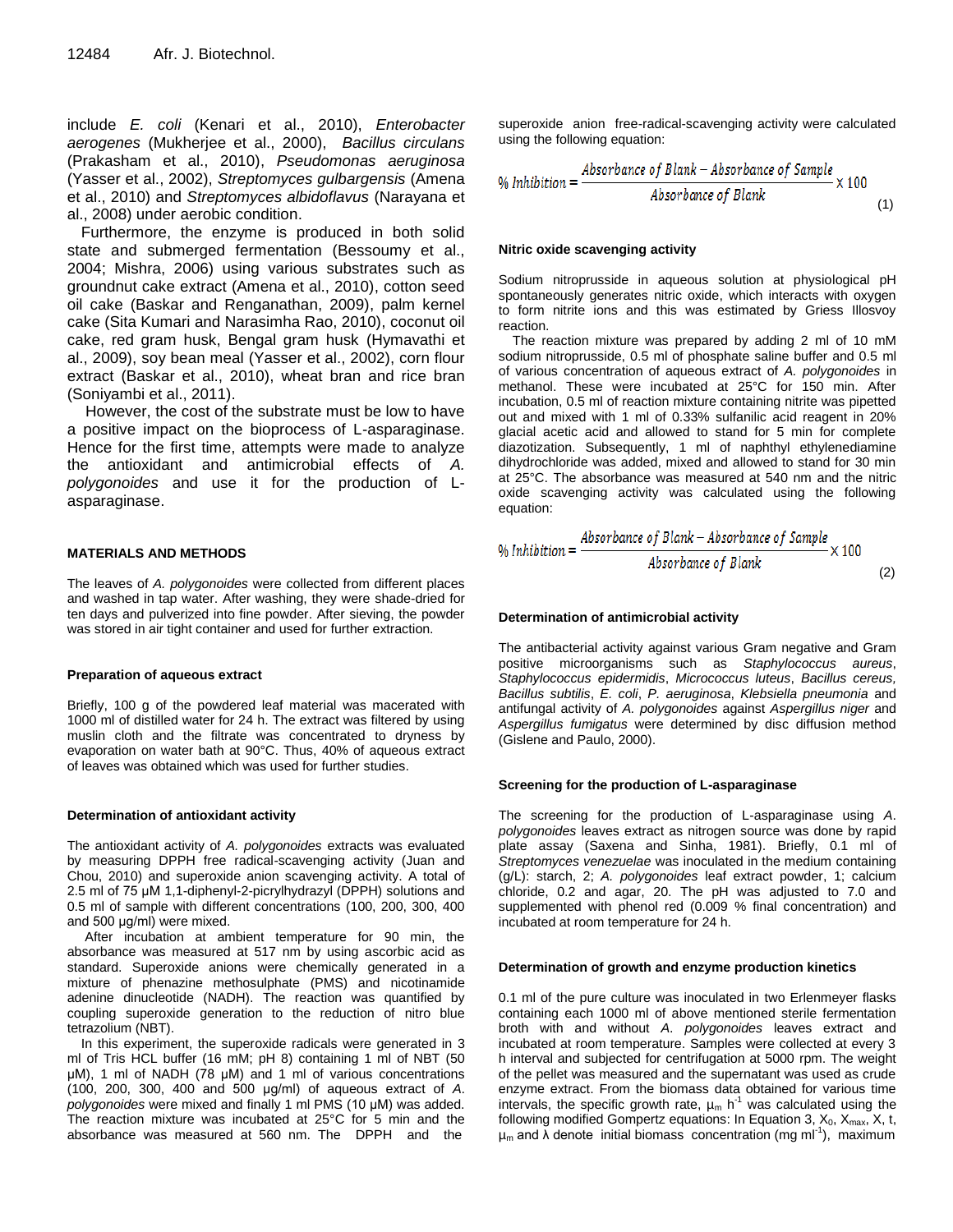$$
\ln\left(\frac{X}{X_o}\right) = \ln\left(\frac{X_{\max}}{X_o}\right) \exp\left[-\exp\left(\frac{e.\mu_m}{\ln\left(\frac{X_{\max}}{X_o}\right)}(\lambda - t) + 1\right)\right]
$$
(3)

$$
P = A.\exp\left[-\exp\left(\frac{e.P_m}{A}(\lambda - t) + 1\right)\right]
$$
 (4)

biomass concentration (mg ml<sup>-1</sup>) and biomass concentration (mg ml<sup>-</sup> <sup>1</sup>), incubation time (h), maximum specific growth rate (h<sup>-1</sup>) and lag time (h), respectively. And in Equation 4, P, A, P<sub>m</sub>, t and  $\lambda$  denote enzyme activity (FU/ml), enzyme production potential (FU/ml), specific enzyme production rate  $(h^{-1})$ , incubation time  $(h)$  and lag time (h), respectively.

#### **Substrate utilization kinetics on cell growth and Lasparaginase production rate**

The effect of various *A. polygonoides* leaf extract concentrations on specific growth rate and specific L-asparaginase production rate was analyzed by varying its concentration from 0 to 13 mg/ml in the medium containing component (g/L) Starch, 20; magnesium chloride, 0.5; sodium chloride, 2 and Triton X 100, 0.2 using Monod model as follows:

$$
\mu = \frac{\mu_{max} \cdot [S]}{k_s + [S]}
$$
\n(5)

$$
P = \frac{P_m \cdot [S]}{k_s + [S]}
$$
\n<sup>(6)</sup>

Where,  $\mu$  and P are the specific growth rate and specific production rate (h<sup>-1</sup>), respectively;  $\mu_{\text{max}}$  and P<sub>m</sub> are the maximum specific growth rate and maximum L-asparaginase production rate (h<sup>-1</sup>) and  $k<sub>s</sub>$  is the half velocity constant in mg/ml.

#### **Cell disruption**

Cell disruption was done by ultrasonication (Geckil and Gencer, 2004) to increase the enzyme release from cells during fermentation. Hence, all the fermentation broths were subjected to low intensity ultrasonication (20 kHz) at every 12 h for 30 min including 30 s working time and 30 s resting time. Samples were collected at every 3 h interval from the two culture flasks and subjected for centrifugation at 5000 rpm separately. The initial weight of the aluminium foil was taken. The pellet obtained was placed in the foil and kept at 55°C for 10 min until dried, and then the weight of the foil with the dried pellet was measured. From the weight difference, the dry weight was calculated and the supernatant was used as crude enzyme extract. Crude extract samples obtained for every 3 h were collected. The enzyme activity for each sample was measured by enzyme assay.

#### **Enzyme assay**

The crude extract obtained for each fermentation broth was

assayed both qualitatively and quantitatively. The qualitative assay was performed through fluorometry and the quantitative assay was performed through nesslerization. In the fluorometric assay, 0.5 ml sample of crude enzyme was treated with 100 µL of L-aspartic acid β-(7-amido-4-methylcoumarin) (2 mmol/L) in Tris–HCl buffer (50 mmol/L, pH 7.5) containing 1% ethylene glycol for 30 min at 37°C. The release of 7-amino-4-methylcoumarin was measured fluorometrically at 37°C using a Spectra-Fluor fluorometer. The excitation and emission wavelengths were 360 and 465 nm, respectively (Ylikangas and Mononen, 2000).

The enzyme activity was quantitatively determined by measuring the amount of ammonia released through nesslerization (Wriston and Yellin, 1973), which is the most commonly applied enzyme assay. This was done by adding 0.2 ml of crude extract sample to the pre-warmed 1.8 ml of 0.04 M L-asparagine prepared in 0.05 M Tris HCl buffer, (pH 8.6) and incubated for 30 min at 37°C. The reaction was retarded by adding 1 ml of 15% trichloroacetic acid. Suitable blanks that received trichloroacetic acid before extract addition were included in all assays. The precipitated proteins were removed and to 1.5 ml of the supernatant 3 ml of de-ionized water and 0.5 ml of Nessler's reagent were added. Then all the tubes were incubated at room temperature for 10 min. The absorbance was taken at 480 nm under UV-spectrophotometer. The ammonia concentration produced in there action was determined by ammonium sulfate standard curve. One unit (U) of L-asparaginase activity is defined as the amount of enzyme that liberates 1 µmol of ammonia per minute at 37°C.

#### **RESULTS AND DISCUSSION**

## **DPPH and superoxide anion radical-scavenging activity of** *A. polygonoides*

DPPH free radical and the superoxide anion scavenging abilities were measured for evaluating the antioxidant activity in a short time. Figure 1A and B shows the dose response curve obtained for both scavenging effects of various concentrations of *A*. *polygonoides* leaves extract and vitamin C. For each sample, the DPPH and the superoxide anion scavenging activities were increased as the extract concentration increased until a certain point, while compared with Vitamin C, *A*. *polygonoides* leaves extract showed enhanced activity in both the cases. The highest DPPH scavenging activity of Vitamin C and *A. polygonoides* leaves extract were found to be 66.2 and 84%, respectively. And the enhanced inhibition of superoxide anion formation exhibited by vitamin C and *A*. *polygonoides* were found to be 83.4 and 93.9%, respectively. These values confirmed that A. polygonoides has remarkable inhibitory effect against superoxide anion formation.

## **Nitric oxide scavenging activity**

The nitric oxide scavenging activity of *A polygonoides* leaves extract was studied at its different concentrations and compared with those of Vitamin C. The results obtained are shown in Figure 1C.

The extract inhibited nitric oxide generation in the reaction mixture to different effect according to its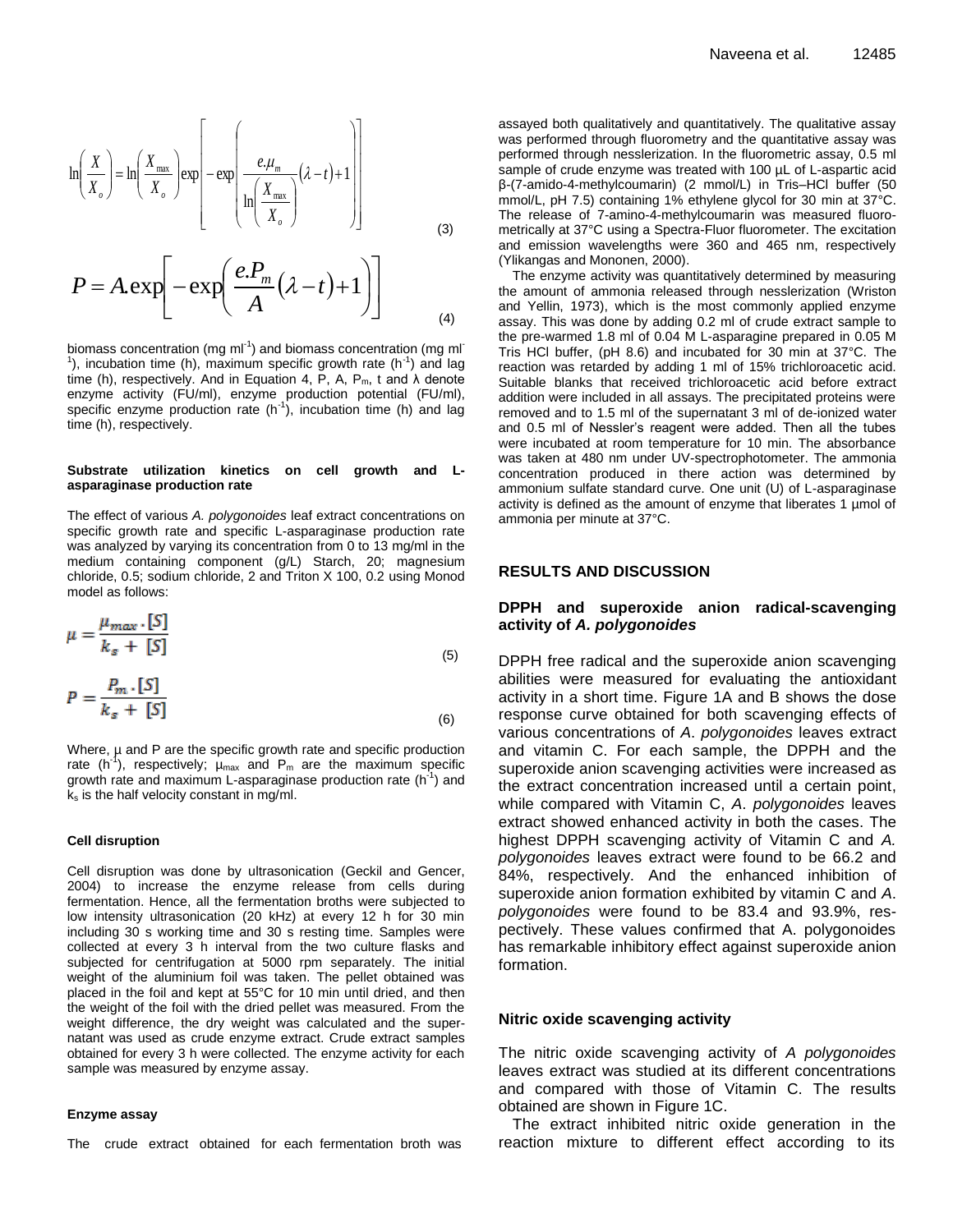

**Figure 1.** DPPH scavenging activity (A), superoxide anion scavenging activity (B) and nitric oxide scavenging activity (C) of vitamin C and *A*. *polygonoides* leaves extract at various concentrations.

concentration. A 71.8% of inhibition of nitric oxide generation was observed at the concentration 500 µg/ml which was higher than inhibition caused by vitamin C at the same concentration.

## **Antimicrobial activity**

The plant extract proved to be active against all the Gram-positive such as *S. aureus*, *S. epidermidis*, *M. luteus*, *B. cereus*, *B. subtilis,* the Gram-negative strains, *E. coli*, *P. aeruginosa*, *K. pneumonia* and the fungi *A.*

*niger* and *A. fumigatus* used for this study. The activity of the plant extract was assessed by the formation of zone of inhibition and the results obtained are shown in Figure 2. The antibacterial and the antifungal effect of these extracts were found to be comparable to the antibacterial and antifungal drugs, ciprofloxacin (5 µg/disc) and ketoconazole (50 µg/disc), respectively. Antibacterial and antifungal activity of aqueous extract of *A. polygonoides* at different concen-trations (50, 100 and 150 µg/disc) against Gram-positive, Gram-negative bacteria and the fungi in comparison with ciprofloxacin and ketoconazole are shown in Figure 2A to C and in Table 1.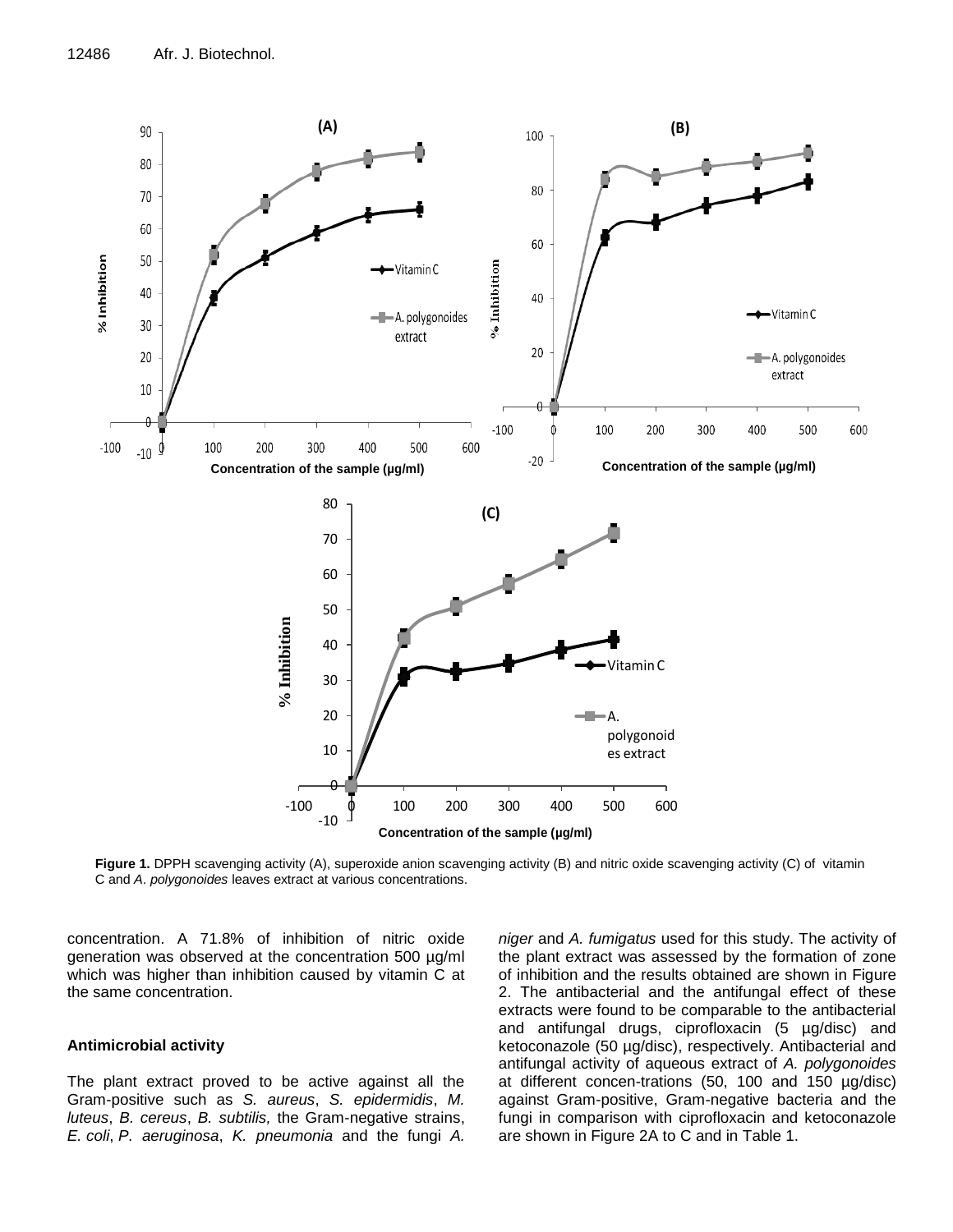



**(C)**

**Figure 2.** Antibacterial and antifungal effect of *A*. *polygonoides* leaves extract. (A) Antibacterial effect against Gram positive microorganisms, *Staphylococcus aureus*, *S*. *epidermidis*, *Micrococcus luteus*, *Bacillus cereus* and *Bacillus subtilis*; (B) antibacterial effect against Gram negative microorganisms, *Escherichia coli*, *Klebsiella pneumonia* and *Pseudomonas aeruginosa*; (C) antifungal effect against *Aspergillus fumigatus* and *Aspergillus niger*

## **Evaluation of specific growth rate and specific production rate**

The colonies which showed pink zone on the medium containing *A. polygonoides* leaves extract powder were isolated and subjected for further analyses. The time profile of cell growth and L-asparaginase production was analyzed using modified Gompertz Equations 3 and 4, respectively with the effect of *A*. *polygonoides* leaves extract as nitrogen source. The experimental data obtained were fitted through Matlab 7.0 and represented in Figure 3. Though both the fermentation media -with and without leaves extract- showed maximum growth and L-asparaginase production at the same period of time, *S*. *venezuelae* showed higher growth (Figure 3A) and enzyme activity (Figure 3B) only in the presence of the

leaves extract. The specific growth rate and specific production rate obtained for both these conditions are given in Table 2. It was inferred from these results that the L-asparaginase production is growth-associated as reported by Shah et al. (2010). Moreover, it was also found that the amino acid, L-asparagine in *A. polygonoides* leaves extract act as a nitrogen source for the increased of cell concentration and enzyme production.

## **Effect of** *A. polygonoides* **leaves extract concentration**

The growth and L-asparaginase production kinetics of *S. venezuelae* was analyzed using Monod model and this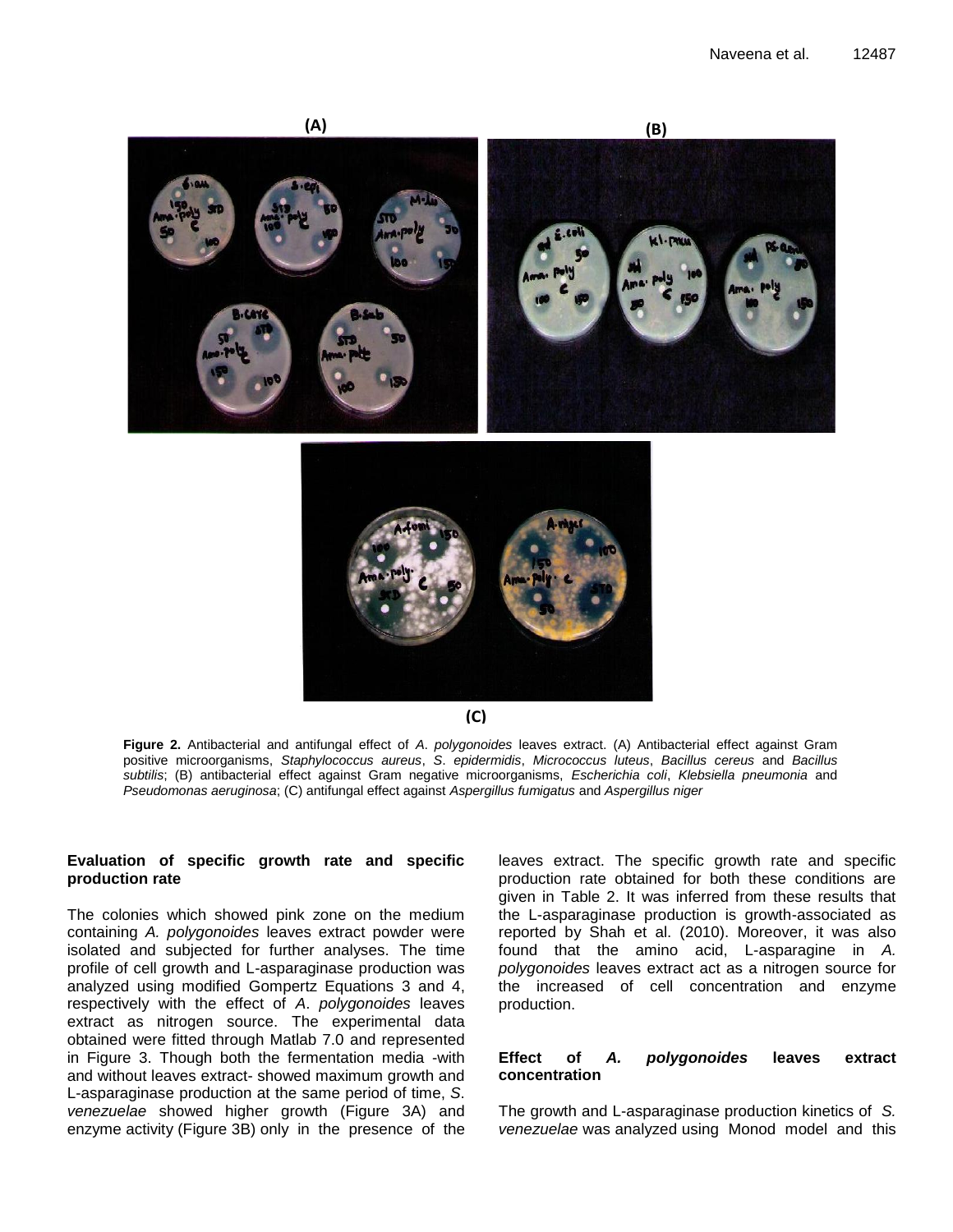| S/N | <b>Microorganism</b>       | Zone of inhibition (mm) |            |             |             |
|-----|----------------------------|-------------------------|------------|-------------|-------------|
|     |                            | <b>Standard</b>         | $50 \mu L$ | 100 $\mu$ L | 150 $\mu$ L |
|     | Staphylococcus aureus      | 30                      | 15         | 17          | 20          |
|     | Staphylococcus epidermidis | 31                      | 17         | 22          | 25          |
| 3   | Micrococcus Iuteus         | 31                      | 16         | 24          | 30          |
| 4   | Bacillus cereus            | 33                      | 16         | 24          | 30          |
| 5   | Bacillus subtilis          | 29                      | 14         | 18          | 20          |
| 6   | Escherichia coli           | 30                      | 13         | 18          | 22          |
|     | Pseudomonas aeruginosa     | 32                      | 15         | 21          | 24          |
| 8   | Klebsiella pneumonia       | 30                      | 14         | 16          | 19          |
| 9   | Aspergillus niger          | 32                      | 14         | 19          | 22          |
| 10  | Aspergillus fumigatus      | 31                      | 16         | 21          | 24          |





**Figure 3.** Growth kinetic model of *Streptomyces venezuelae* with the effect of *A*. *polygonoides* leaves extract.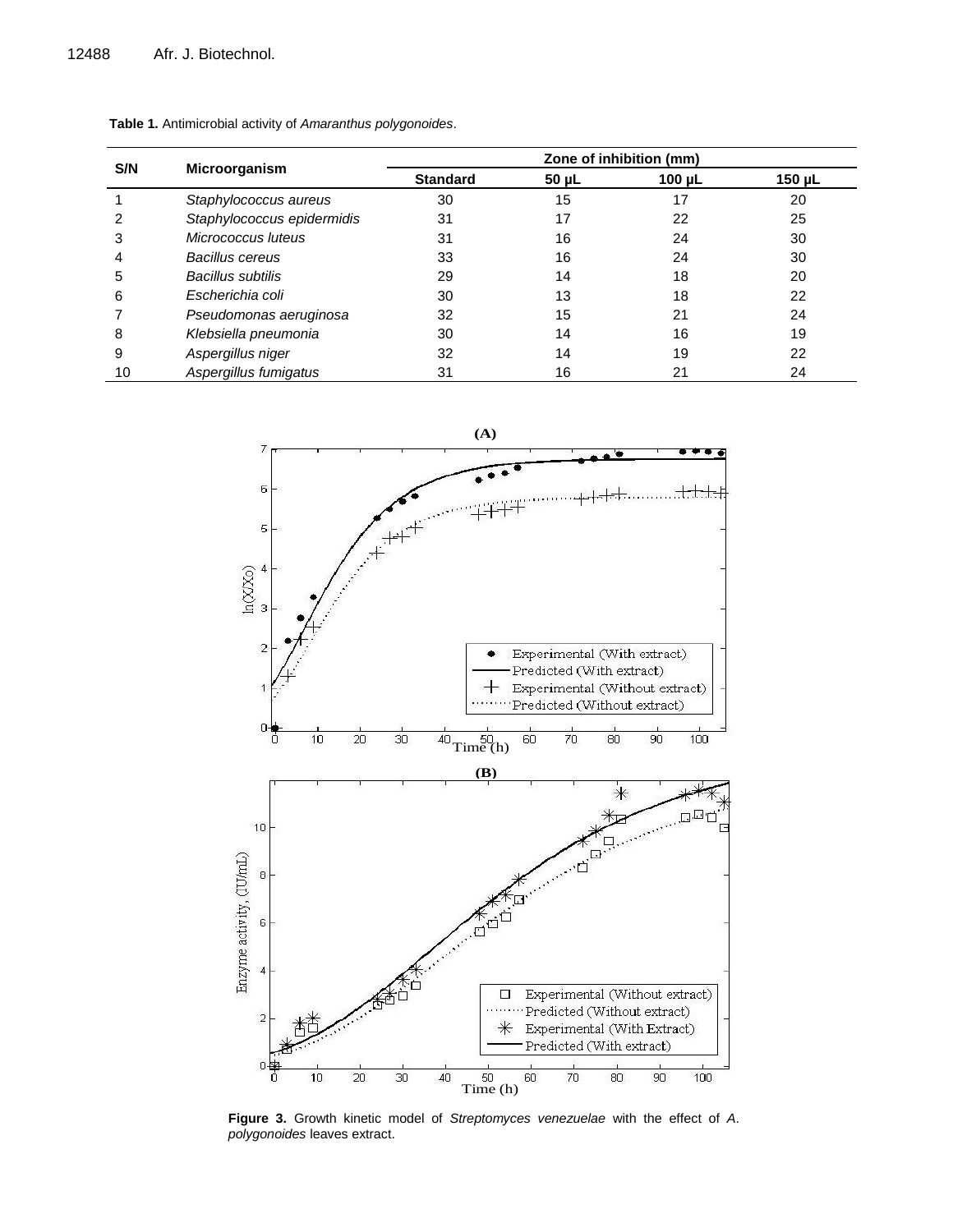| Variable                                     | D <sup>4</sup> | $K_s$ , (mg/ml) | $\mu_{\rm m}$ / P <sub>m</sub> (h-" |
|----------------------------------------------|----------------|-----------------|-------------------------------------|
| Specific growth rate, $(\mu)$                | 0.9684         | 6.008           | 0.7902                              |
| Specific L-asparaginase production rate, (P) | 0.9708         | 5.516           | 0.8683                              |

**Table 2.** Bio-kinetic parameters evaluated for Monod model.



**Figure 4.** Effect of *A*. *polygonoide* concentration specific growth rate and L-asparaginase production rate.

was performed by analyzing the cell growth and Lasparaginase activity at different substrate concentration as shown in Figure 4. And the kinetic parameters obtained for this model are given in Table 2. The specific growth rate and the L-asparaginase production rate were found to increase initially and their maximum values were obtained at 12 mg/ml of *A. polygonoides* leaves extract, but remained constant beyond this level. The decrease in biomass at higher substrate concentrations was due to the osmotic effects. The increase in substrate concentration may have increased the osmotic pressure and thus affected the cell growth by either removing water from the cell or preventing the diffusion of water into the cells (Ghaly and Taweel, 1995). Moreover, it has also been reported that the rate of fermentation and substrate utilization decreases above critical substrate concentration. This is due to the combined effect of reduced water activity and plasmolysis (Roukas et al., 1991).

## **Conclusion**

In the present investigation, the antioxidant activity of *A*. *polygonoides* was found to be higher than that of Vitamin C and the plant extract was proved to be active against pathogens such as *S. aureus*, *S. epidermidis*, *M. luteus*, *B. cereus*, *B*. *subtilis*, *E. coli*, *P. aeruginosa*, *K. pneumonia*, *A. niger* and *A. fumigatus.* The plant leaves extract is known to possess some antibacterial and antifungal effect that can inhibit the contamination of pathogens during bioprocess of L-asparaginase, and the enzyme produced from this may also contain some of